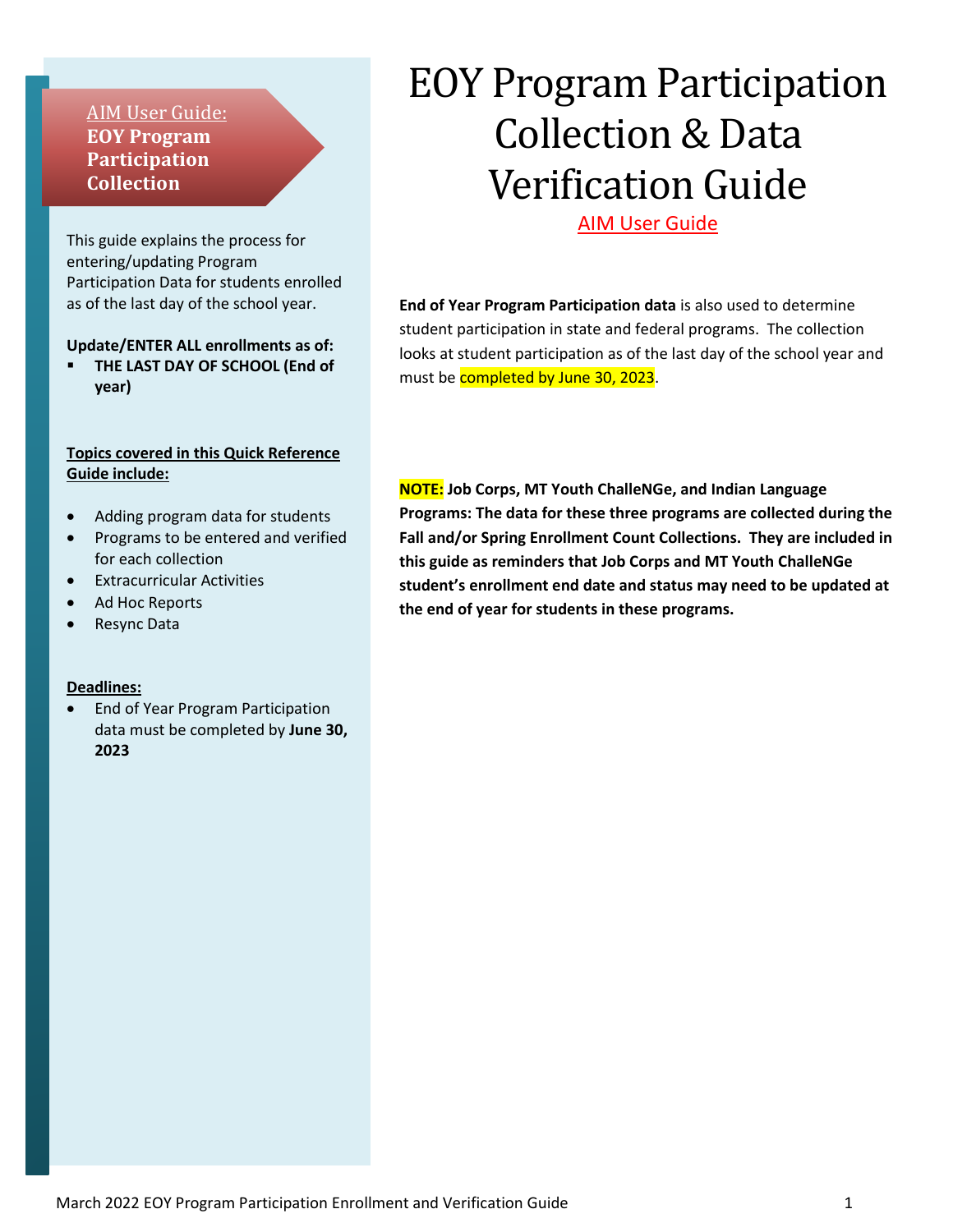# Table of Contents: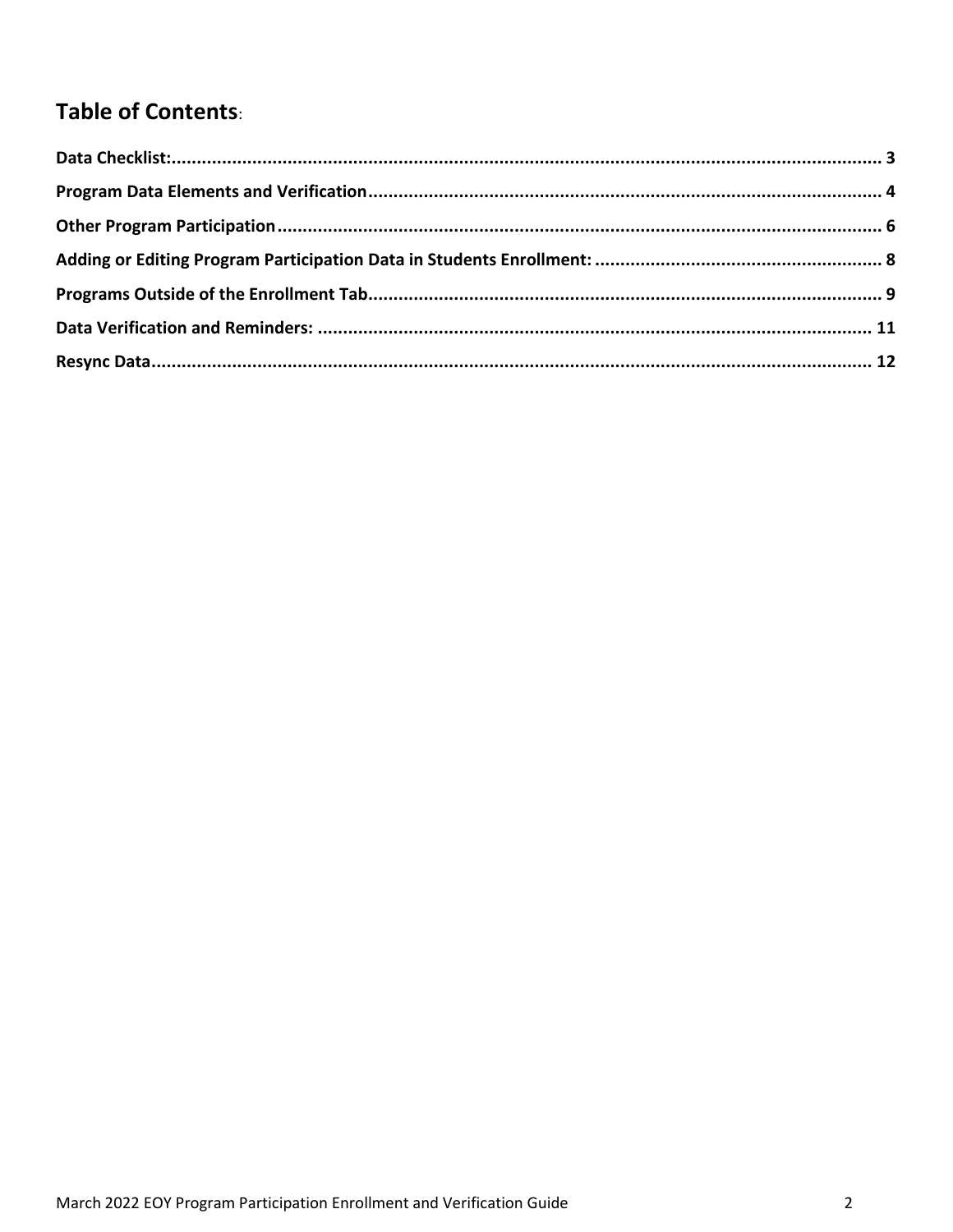# <span id="page-2-0"></span>**Data Checklist:**

- ❑ Verify that all students have an enrollment record and **no overlaps**.
- ❑ Verify demographic data
	- o Using Ad Hoc > State Published > Student TWDM Demographic Check 2021-22 (new report)
- ❑ Verify Program Data
	- ❖ Military Connected Status
	- ❖ Title I
	- ❖ Title I Instructional Services (By Type)
	- ❖ Title I Support Services (By Type)
	- ❖ Title I Part A Neglected
	- ❖ Title I Part D Delinquent
	- ❖ Immigrant (Date Entered Us School)
	- ❖ Foreign Exchange
	- ❖ 21st Century Participants
	- ❖ Gifted/Talented Evaluated; Gifted/Talented Identified
	- ❖ Homeless/Unaccompanied Youth
	- ❖ Free and Reduced Meal Status
	- ❖ English Learner
	- ❖ [Special Education](#page-10-1)
	- ❖ Section 504 Module
	- ❖ Extracurricular Activities
- ❑ Verify Behavior data is entered in preparation for end of year reporting.
- ❑ Verify Data using State Published Ad Hoc Reports: *"Index>Ad Hoc Reporting>Filter Designer>>+State Published>student EOY*
- ❑ Resync enrollment data after uploading files and/or running a process.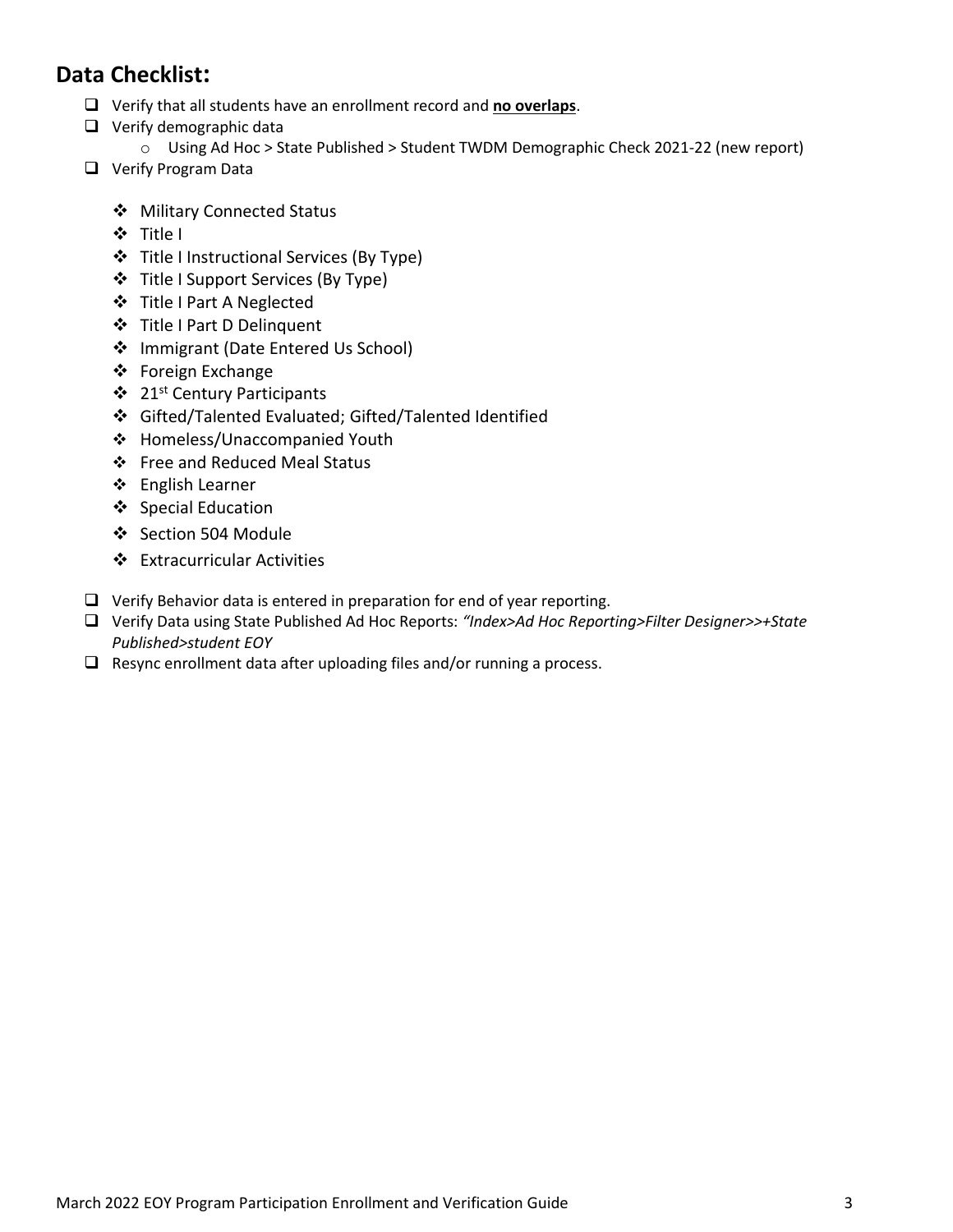# <span id="page-3-0"></span>**Program Data Elements and Verification**

This section defines each data element required for the **EOY Program Participation Collection** and shows where it is entered in AIM/Infinite Campus.

# **A.) Military Connected Status**

Districts are required to report the **Military Connected Status** of enrolled students. Once the student has been identified in AIM/Infinite Campus as Military Connected, do not remove the military data for the remainder of the school year. For more information about the data being collected, see Military [Connected Student Data Items in AIM.](http://opi.mt.gov/Portals/182/Page%20Files/AIM/2%20AIM%20USER%20GUIDES/Program%20Participation/MilitaryConnectedStudentData.pdf)



# **B.) Title I Targeted Assistance Program:**

These fields can be found under the **Enrollment** tab for the student. Students participating in the **Targeted Title I** program require:

- ✓ A check in the **Title I** box.
- ✓ A check the **Title I Instructional Services** or **Support Services** for each of the services the student is receiving.

Note: : If the school has been designated as School-wide Title I, and no students should be marked as **Title I Targeted Assistance Participants then an amendment must be made in eGrants.**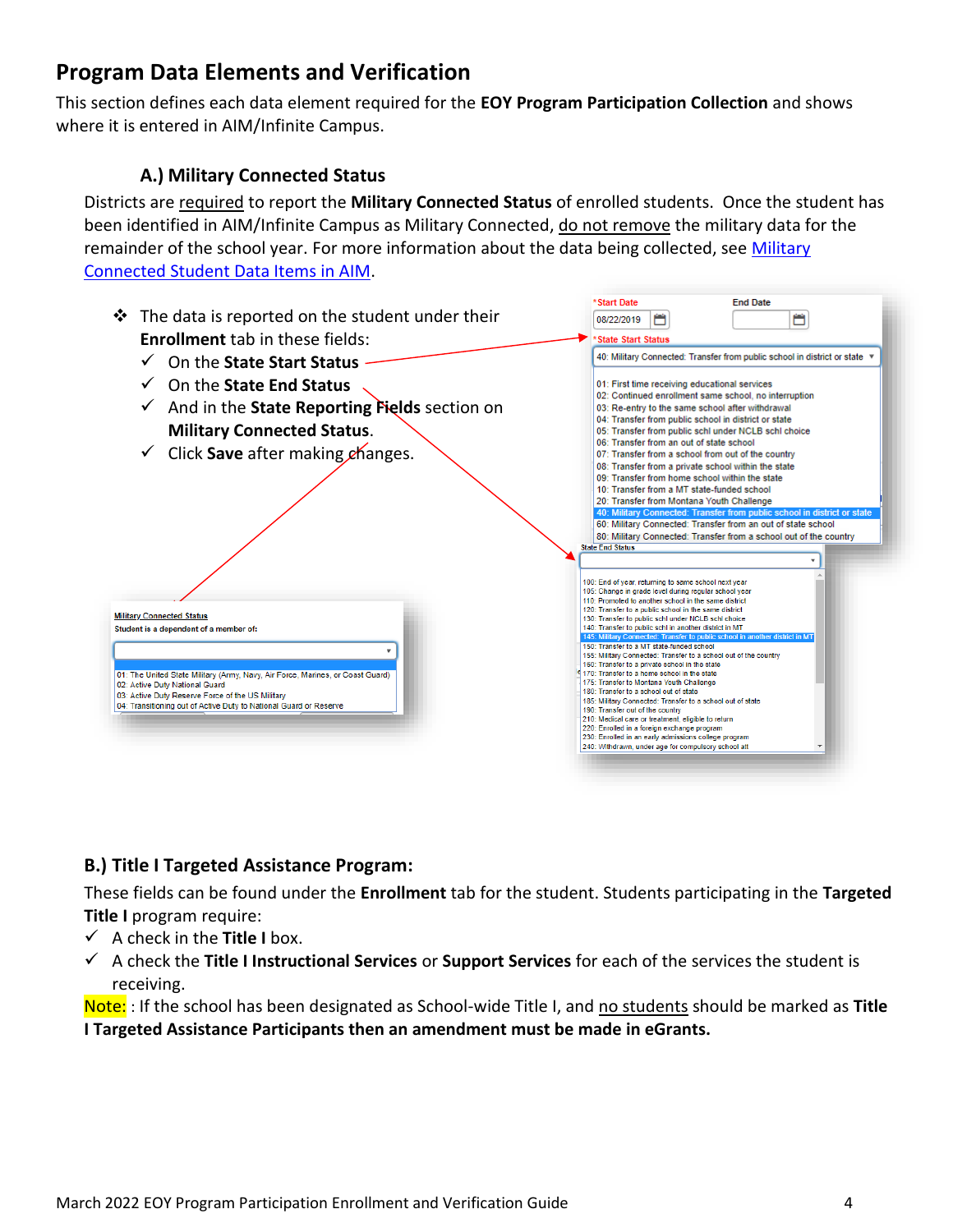# **C.) Title I Part A Neglected**:

Check the **Title 1, Part A Neglected** box if the school provides Title 1, Part A services to students who resides in a local neglected facility, such as group home, foster home, treatment, or residential facility.

| <b>Title I Instructional Services</b> |                          | <b>Title I Support Services</b>                                   |
|---------------------------------------|--------------------------|-------------------------------------------------------------------|
| <b>Reading Lang Arts</b>              | <b>Social Sciences</b>   | Health, Dental and Eye Care                                       |
| Math                                  | <b>Vocational/Career</b> | Guidance/Advocacy                                                 |
| Science                               | Other                    | Other                                                             |
| <b>Title I - Other</b>                |                          |                                                                   |
| <b>Title I Part A Neglected</b>       |                          | Title I Part D Delinquent and served by:                          |
|                                       |                          |                                                                   |
|                                       |                          | 01: Local Delinquent Program                                      |
|                                       |                          | 02: Local At Risk Program<br>03: State Agency Delinquent Facility |

# **D.) Title I Part D Delinquent:**

In the drop-down box under **Title 1, Part D**, select the type of program in which the delinquent student participates (if the district tis providing services).

**01: Local Delinquent Program - Student is** in a local detention center or correctional facility – student may attend school or school is providing service at the facility.

**02: Local At-Risk Program** – Student is a returning dropout or at risk for being a dropout and the school is providing additional educational services.

**03: State Agency Delinquent Program** – Students in Pine Hills who are still enrolled in their local school.

| Title 1                               |                          |                                                           |                                 |
|---------------------------------------|--------------------------|-----------------------------------------------------------|---------------------------------|
| <b>Title I Instructional Services</b> |                          |                                                           | <b>Title I Support Services</b> |
| <b>Reading Lang Arts</b>              | <b>Social Sciences</b>   |                                                           | Health, Dental and Eye Care     |
| Math                                  | <b>Vocational/Career</b> |                                                           | Guidance/Advocacy               |
| Science                               | Other                    |                                                           | Other                           |
| <b>Title I - Other</b>                |                          |                                                           |                                 |
| <b>Title I Part A Neglected</b>       |                          | Title I Part D Delinguent and served by:                  |                                 |
|                                       |                          |                                                           |                                 |
|                                       |                          | 01: Local Delinquent Program<br>02: Local At Risk Program |                                 |
|                                       |                          | 03: State Agency Delinguent Facility                      |                                 |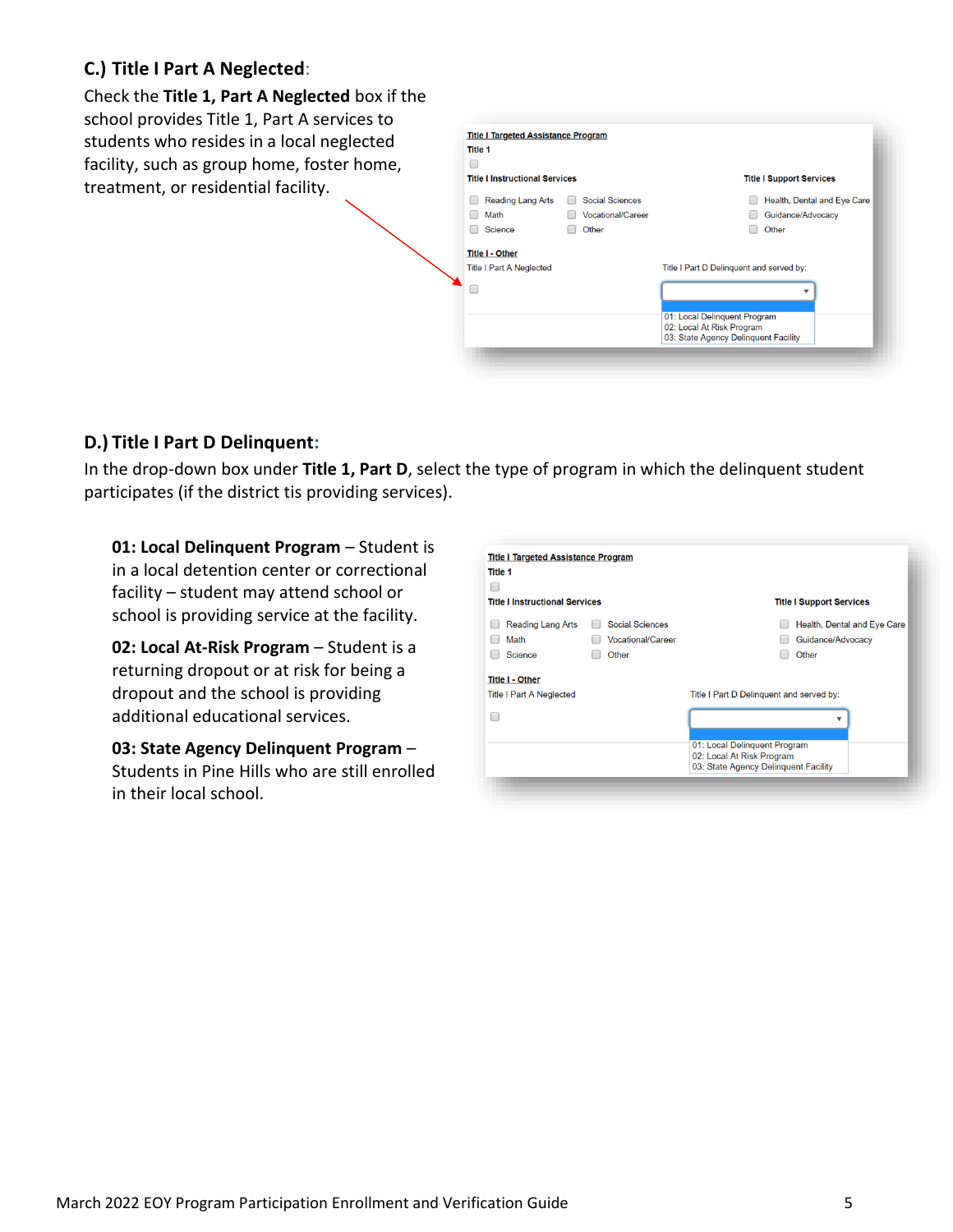# <span id="page-5-0"></span>**Other Program Participation**

Under the **Enrollments** tab there is a section titled **Other Program Participation**. Check the designated program box for a student that that qualifies for the programs outlined below.

# **A.) Immigrant:**

Students who have attended a US school for less than 3 full academic years (enrollment does not have to be continuous) are *Immigrant***.** To indicate an Immigrant student be sure to

check the **Immigrant** box AND enter a **Date Immigrant Entered US School.**  Next, enter the students **Home Primary Language** and **Language of Impact** located under the **Demographics** tab.

- a. **Home Primary Language** is the language that the student first used to communicate at home.
- b. **Language of Impact** is the language other than English that influences the student's English language development. [\(MCA 20-9-330\)](https://leg.mt.gov/bills/mca/title_0200/chapter_0090/part_0030/section_0300/0200-0090-0030-0300.html)

|                              | Date Entered State School |
|------------------------------|---------------------------|
|                              |                           |
| <b>Home Primary Language</b> |                           |
| Select a Value               |                           |
| Language of Impact           |                           |
|                              |                           |

# **B.) 21st Century Participant**:

Report 21st Century Participants according to federal reporting. Identify students from your school who participate in 21st Century Community Learning Centers (21st CCLC), either in your school or in a local community-based program. Once a student is marked as 21st Century Participant, they must remain marked for the duration of the school year.

# **C.) Foreign Exchange:**

Foreign Exchange students are residents of another country who come to a US school for short-term educational purposes under a recognized foreign exchange program. Foreign Exchange students in grade 11 must be tested, but their scores are excluded from AYP calculations.

# **D.) Gifted/Talented Evaluated & Gifted/Talented Identified:**

Check the "Gifted and Talented Evaluated" box if the student has been evaluated or screened according to the district's policy of gifted and talented identification. The evaluation could have taken place in a previous year. This includes all students who have been evaluated whether they ended up qualifying for gifted services or not.

Check the "Gifted and Talented Identified" box if the student has been identified as gifted and talented based on the district's policy. This would include all students who have been evaluated and **qualify** for gifted services. A student needs to have been evaluated either by the current district or previous district to be considered Identified.

| <b>TITLE 1</b><br><b>Title I Targeted Assistance Program</b><br>Title I<br><b>Title I Instructional Services</b><br><b>Title I Support Services</b><br>Reading Lang Arts<br>Social Sciences<br>Health, Dental and Eye Care<br>Guidance/Advocacy<br>Vocational/Career<br>Math<br>Other<br>Science<br>Other<br>Title I - Other<br><b>Title I Part A Neglected</b><br>Title I Part D Delinquent and served by: |  |
|-------------------------------------------------------------------------------------------------------------------------------------------------------------------------------------------------------------------------------------------------------------------------------------------------------------------------------------------------------------------------------------------------------------|--|
|                                                                                                                                                                                                                                                                                                                                                                                                             |  |
|                                                                                                                                                                                                                                                                                                                                                                                                             |  |
|                                                                                                                                                                                                                                                                                                                                                                                                             |  |
|                                                                                                                                                                                                                                                                                                                                                                                                             |  |
|                                                                                                                                                                                                                                                                                                                                                                                                             |  |
|                                                                                                                                                                                                                                                                                                                                                                                                             |  |
|                                                                                                                                                                                                                                                                                                                                                                                                             |  |
|                                                                                                                                                                                                                                                                                                                                                                                                             |  |
|                                                                                                                                                                                                                                                                                                                                                                                                             |  |
|                                                                                                                                                                                                                                                                                                                                                                                                             |  |
|                                                                                                                                                                                                                                                                                                                                                                                                             |  |
| ٠                                                                                                                                                                                                                                                                                                                                                                                                           |  |
| <b>OTHER PROGRAM PARTICIPATION</b>                                                                                                                                                                                                                                                                                                                                                                          |  |
| Date Immigrant Entered US School<br>Immigrant                                                                                                                                                                                                                                                                                                                                                               |  |
| ₩<br>n                                                                                                                                                                                                                                                                                                                                                                                                      |  |
| 21st Century Participant Foreign Exchange<br><b>Gifted and Talented Evaluated</b><br>Gifted and Talented Identified                                                                                                                                                                                                                                                                                         |  |
|                                                                                                                                                                                                                                                                                                                                                                                                             |  |
| <b>Homeless Night Time Residence</b><br><b>Homeless</b><br><b>Unaccompanied Youth</b>                                                                                                                                                                                                                                                                                                                       |  |
| ٠                                                                                                                                                                                                                                                                                                                                                                                                           |  |
|                                                                                                                                                                                                                                                                                                                                                                                                             |  |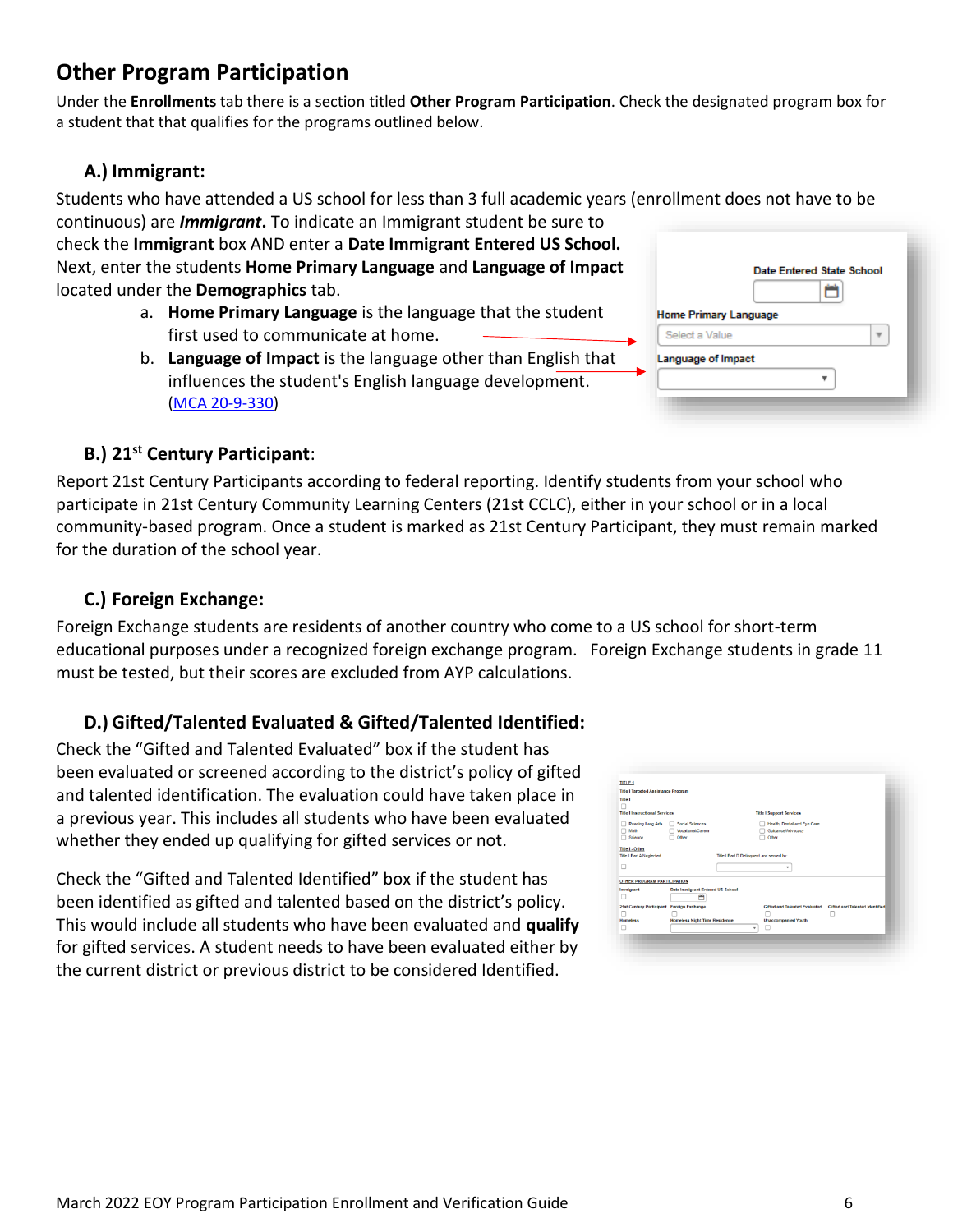### **E.) Homeless / Unaccompanied Youth:**

**Homeless** is selected if the student was homeless at any time during the school. Once a student is marked as Homeless, do not remove the indicator throughout the remainder of the school year, *even if the student is no longer homeless.* If the student is living on their own (i.e., they do not reside with a parent or court appointed legal guardian), also mark **Unaccompanied Youth**. Only select the **Homeless Nighttime Residence** or **Unaccompanied Youth** when the **Homeless** box is selected. A **Nighttime Residence** selection is required once **Homeless** is marked:

**01: Shelters**

- **02: Doubled up (living with another family)**
- **03: Unsheltered (cars, parks, campgrounds)**
- **04: Hotels/Motels**

| <b>TITLE 1</b>                             |                                         |                                          |                                      |                                       |
|--------------------------------------------|-----------------------------------------|------------------------------------------|--------------------------------------|---------------------------------------|
| <b>Title I Targeted Assistance Program</b> |                                         |                                          |                                      |                                       |
| <b>Title I</b>                             |                                         |                                          |                                      |                                       |
| □                                          |                                         |                                          |                                      |                                       |
| <b>Title I Instructional Services</b>      |                                         |                                          | <b>Title I Support Services</b>      |                                       |
| Reading Lang Arts                          | <b>Social Sciences</b>                  |                                          | Health, Dental and Eye Care          |                                       |
| Math                                       | Vocational/Career                       |                                          | Guidance/Advocacy                    |                                       |
| Science                                    | Other                                   |                                          | Other                                |                                       |
| <b>Title I - Other</b>                     |                                         |                                          |                                      |                                       |
| <b>Title I Part A Neglected</b>            |                                         | Title I Part D Delinquent and served by: |                                      |                                       |
|                                            |                                         |                                          |                                      |                                       |
| n                                          |                                         |                                          | ۰                                    |                                       |
|                                            |                                         |                                          |                                      |                                       |
| <b>OTHER PROGRAM PARTICIPATION</b>         |                                         |                                          |                                      |                                       |
| Immigrant                                  | <b>Date Immigrant Entered US School</b> |                                          |                                      |                                       |
| п                                          | õ                                       |                                          |                                      |                                       |
| 21st Century Participant Foreign Exchange  |                                         |                                          | <b>Gifted and Talented Evaluated</b> | <b>Gifted and Talented Identified</b> |
|                                            |                                         |                                          |                                      |                                       |
| <b>Homeless</b>                            | <b>Homeless Night Time Residence</b>    |                                          | <b>Unaccompanied Youth</b>           |                                       |
|                                            |                                         | ۷                                        | п                                    |                                       |
| Section 504                                |                                         |                                          |                                      |                                       |
| ш                                          |                                         |                                          |                                      |                                       |
| <b>OPTIONAL</b>                            |                                         |                                          |                                      |                                       |
| Sort By                                    |                                         |                                          |                                      |                                       |
|                                            |                                         |                                          |                                      |                                       |
|                                            |                                         |                                          |                                      |                                       |
|                                            |                                         |                                          |                                      |                                       |
|                                            |                                         |                                          |                                      |                                       |
|                                            |                                         |                                          |                                      |                                       |
|                                            |                                         |                                          |                                      |                                       |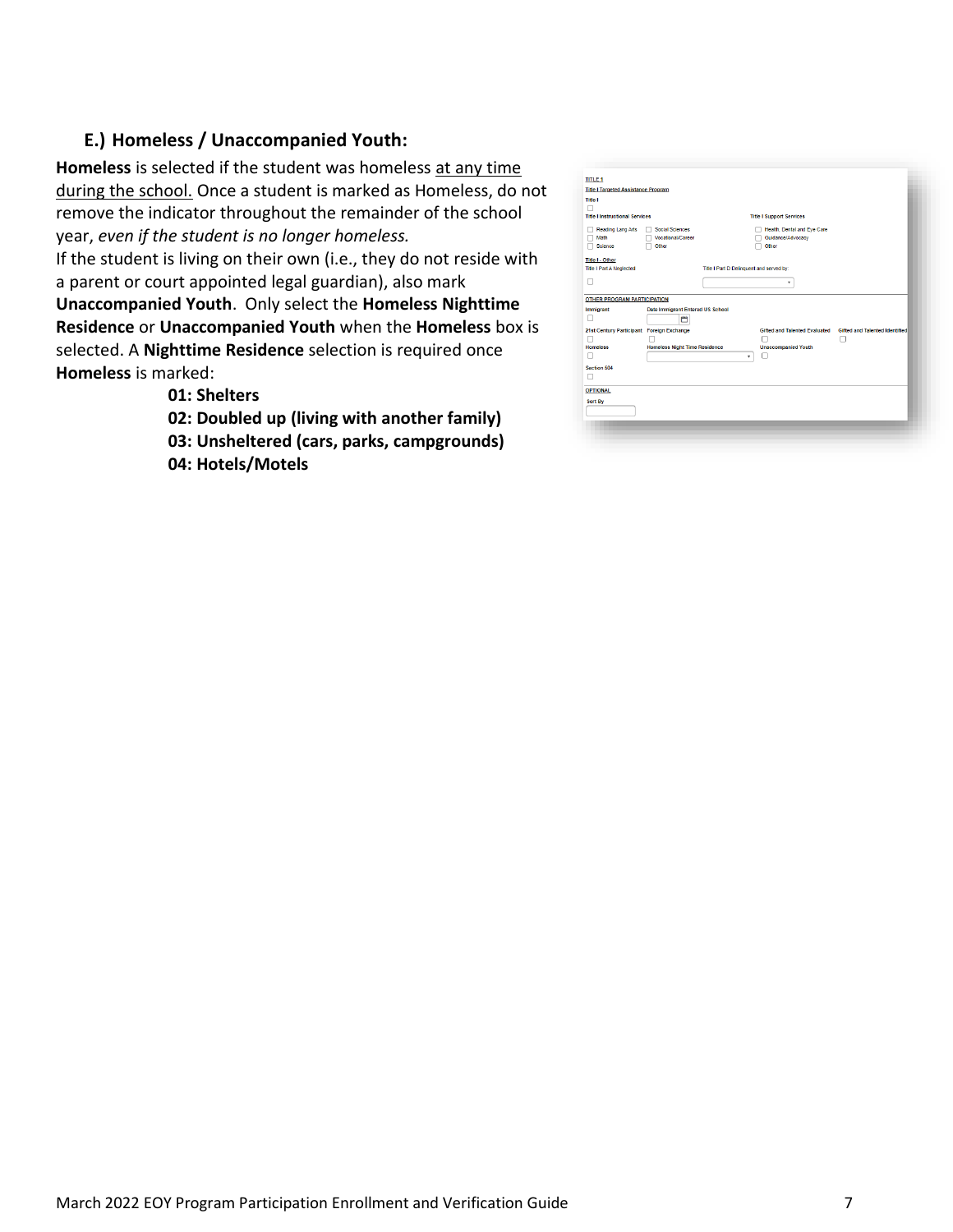# <span id="page-7-0"></span>**Adding or Editing Program Participation Data in Students Enrollment**:

**A.)** Manually Adding or Editing Program Participation data in the Enrollment Screen

- **1.** Select the **Search** tab.
- **2.** Select **Student** from the drop-down menu**.**
- **3.** Enter the student's last name and click *Go.*
- **4.** Select the student's name.
- **5.** Click on the **Enrollments** tab at the top.
- **6.** Open the enrollment record and scroll to the **State Reporting Fields** and scroll to the **Title I Targeted Assistance Program** section or the **Other Program Participation** section.
- **7.** Change the incorrect data element or add information per student as needed.
- **8.** Click *Save*. Repeat for each program student.
- **B.)** MT Edition Districts That Upload their Data How to add and/or correct Program Participation Data Using a File Upload:

A demographic and enrollment upload should have already been completed for every student in the Program Participation Upload. **It is recommended that small number of changes or updates be made manually. Any large number of changes we recommend using the Program Participation Upload Template.** If you choose to do an upload, please ensure you have the most current version of the OPI AIM upload file template by retrieving the template directly from our [AIM Upload Templates web](https://opi.mt.gov/Leadership/Data-Reporting/AIM-Achievement-in-Montana/AIM-Upload-Templates)  [page.](https://opi.mt.gov/Leadership/Data-Reporting/AIM-Achievement-in-Montana/AIM-Upload-Templates)

**Uploading Program Participation Data into Infinite Campus from your Student Information System (SIS) Path:** MT State Reporting > MT Data Upload > Program Participation

- **1.** From the **Index**, select **MT State Reporting.**
- **2.** Select **MT Data Upload**.
- **3.** Select **Import Type** : *Program Participation*
- *4.* Select **Work to Perform** : *Validate and Test*. NOTE:*(This will only test the file- no student data will be uploaded. Also, do not attempt to upload or test more than one file at a time.)*
- **5.** Browse for the file and click **Upload**.
- **6.** Check the **Import Results Summary** for errors. Correct the errors in your Student Information System and export a new file.
- **7.** Rename the file and upload the file again (to re-check for errors). If it is error free, repeat the steps above except choose **Upload File** from the Work to Perform field. *(This will upload student data.)*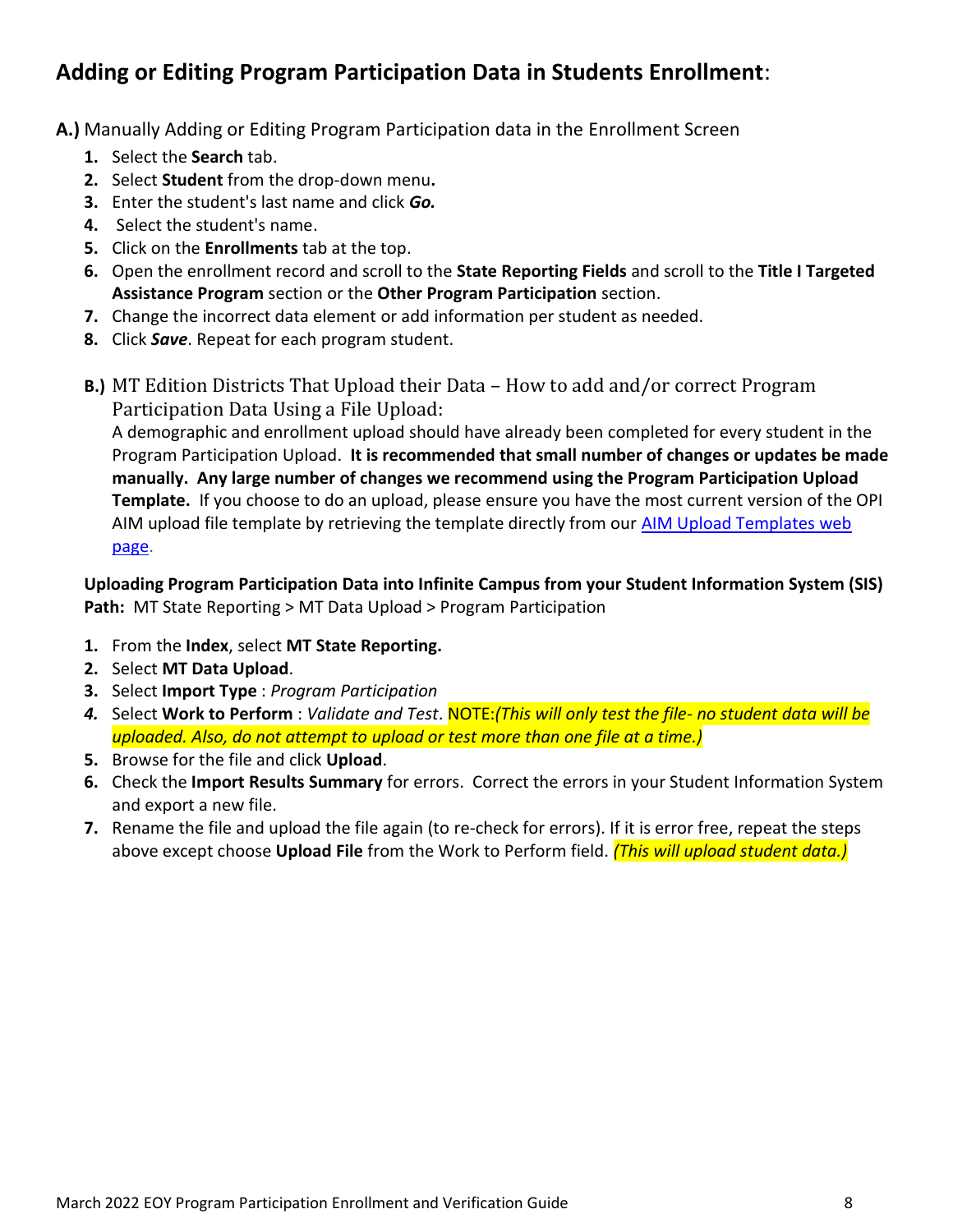# <span id="page-8-0"></span>**Programs Outside of the Enrollment Tab**

# **A.) English Learners (EL)**

### **PATH: INDEX** *>* **STUDENT INFORMATION > PROGRAM PARTICIPATION > ENGLISH LEARNERS (EL)**

The [EL](http://opi.mt.gov/Portals/182/Page%20Files/AIM/2%20AIM%20USER%20GUIDES/Program%20Participation/EL%20Tool%20Guide.pdf?ver=2017-09-01-164453-397) test is given to students to identify a student as EL. For more information on EL students, use the  $EL$ [Tool Guide.](http://opi.mt.gov/Portals/182/Page%20Files/AIM/2%20AIM%20USER%20GUIDES/Program%20Participation/EL%20Tool%20Guide.pdf?ver=2017-09-01-164453-397)

### **B.) Foster Care**

#### **Path: Index > Student Information > Program Participation > Foster Care**

If the student that you believe is in Foster Care is not marked Foster Care in the Ad Hoc Report. Please contact Amber [Buchanan](mailto:abuchanan2@mt.gov) at 406-444-2736

# **C.) Special Education**

#### **PATH: INDEX > STUDENT INFORMATION > SPECIAL ED > GENERAL**

For the End of Year Collection please verify accuracy of data for students receiving Special Education Services in your district at the beginning of school but not receiving services in your district by 6/30/22.

Ensure completed IEPs and ERs are locked, and Special Education exit dates and exit reasons are current in the Special Education exiting system.

### **D.) FRAM Module**

#### **Path: Index > FRAM**

The **FRAM** module allows districts to track changes to the **Free/Reduced Meal** status throughout the year. Additional information on FRAM is available in the [FRAM Direct Entry and File Upload](http://opi.mt.gov/Portals/182/Page%20Files/AIM/2%20AIM%20USER%20GUIDES/Program%20Participation/FRAM%20Direct%20Entry%20File%20Upload.pdf) Guide.

# **E.) Section 504**

### **PATH > INDEX > STUDENT INFORMATION > PROGRAM PARTICIPATION > SECTION 504**

Students identified as 504 participants may be entitled to certain test accommodations. The **Section 504** field is located under its own module, under **Index, Student Information**, **Program Participation**, **Section 504**. If a student receives test accommodations but is not marked as either Special Education or 504, the test may be invalidated and assigned a score of **Novice.** *Only create a 504 record if a student has an active 504 plan on the Count Date.*

These records can be manually entered or entered via the [Section 504 Import Template](https://opi.mt.gov/Portals/182/Page%20Files/AIM/3%20AIM%20UPLOAD%20TEMPLATES/Section%20504%20Import%20Template.xlsx?ver=2021-11-29-093652-483) using MT Data Upload process used for other MT data imports such as the Fall Count, Spring Count etc. Note: Section 504 is no longer located on the Program Participation Import Template and now has its own template.

- **1.** In the **Search** tab, select **Student** from the drop-down menu and enter the students name: *Last, First*. Click **Go**.
- **2.** In the **Index** tab, select **Student Information**. Select **Program Participation**.
- **3.** Select **Section 504**.
- **4.** Enter a **Start Date.**
- **5.** Enter an **End Date** (not required).
- **6.** Enter any relevant comments (not required).
- **7.** Click **Save**.

| Save 8 Delete<br>New<br>o            | Print Summary Report                        |  |
|--------------------------------------|---------------------------------------------|--|
| <b>Section 504 Editor</b>            |                                             |  |
| <b>End Date</b><br><b>Start Date</b> |                                             |  |
|                                      |                                             |  |
|                                      |                                             |  |
|                                      |                                             |  |
|                                      |                                             |  |
|                                      |                                             |  |
| <b>Section 504 Detail</b>            |                                             |  |
| *Start Date                          | <b>End Date</b><br>$\overline{\phantom{a}}$ |  |
| To:                                  |                                             |  |
| Comments (up to 255 characters)      |                                             |  |
|                                      |                                             |  |
|                                      |                                             |  |
|                                      |                                             |  |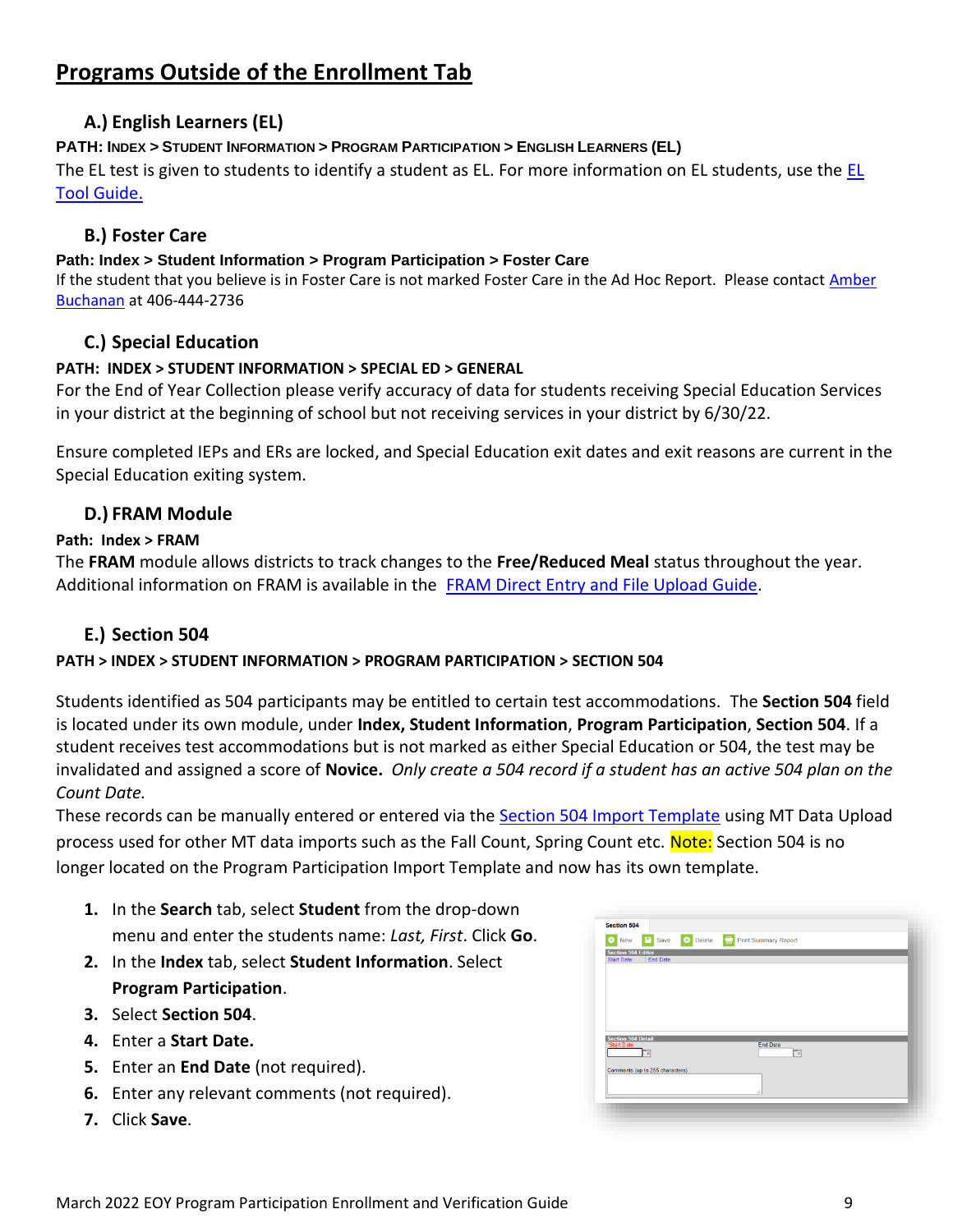### **F.) Extracurricular Activities**

To ensure that extracurricular activities are included in the ensuing year's ANB count, enter the number of completed extracurricular activities in the fields below the attendance count fields. Non-Public of Home School students should have a separate enrollment for their participation in extracurricular activities in a separate extracurricular only calendar. See the [AIM Extracurricular Activities user guide](https://opi.mt.gov/Portals/182/Page%20Files/AIM/2%20AIM%20USER%20GUIDES/EOY%20Attendance%20Totals/Extracurricular%20Activities.pdf?ver=2021-08-12-103120-643) for more information about enrolling students for participation in extracurricular activities.

| <b>State Reporting Fields</b>                                                                                                                                                                                                                                                                                                                                           |                                                    |
|-------------------------------------------------------------------------------------------------------------------------------------------------------------------------------------------------------------------------------------------------------------------------------------------------------------------------------------------------------------------------|----------------------------------------------------|
| <b>ENROLLMENT DETAILS</b><br>State Exclude and Extracurricular Activities Only cannot both be marked. Only non-public students should be marked as 'Extracurricular Activities<br>Only".<br>If 'Edracurricular Activities Only' box is checked, no other enrollment tab data is needed EXCEPT End of Vear Number of 6+ and Number of 18+<br>weeks activities completed. |                                                    |
| <b>Enrollment Exceptions</b>                                                                                                                                                                                                                                                                                                                                            |                                                    |
| <b>State Exclude</b>                                                                                                                                                                                                                                                                                                                                                    | <b>Extracurricular Activities Only</b>             |
|                                                                                                                                                                                                                                                                                                                                                                         |                                                    |
| Serving and Resident Instruction Identification                                                                                                                                                                                                                                                                                                                         |                                                    |
| <b>Serving District</b>                                                                                                                                                                                                                                                                                                                                                 | <b>Resident District</b>                           |
| Select a Value<br>$\pi$                                                                                                                                                                                                                                                                                                                                                 | $\pi$<br>Select a Value                            |
| <b>Serving School</b>                                                                                                                                                                                                                                                                                                                                                   | <b>Resident School</b>                             |
|                                                                                                                                                                                                                                                                                                                                                                         |                                                    |
|                                                                                                                                                                                                                                                                                                                                                                         |                                                    |
| <b>Military Connected Status</b>                                                                                                                                                                                                                                                                                                                                        |                                                    |
| Student is a dependent of a member of:                                                                                                                                                                                                                                                                                                                                  |                                                    |
|                                                                                                                                                                                                                                                                                                                                                                         | ٠                                                  |
|                                                                                                                                                                                                                                                                                                                                                                         |                                                    |
|                                                                                                                                                                                                                                                                                                                                                                         |                                                    |
|                                                                                                                                                                                                                                                                                                                                                                         |                                                    |
|                                                                                                                                                                                                                                                                                                                                                                         |                                                    |
|                                                                                                                                                                                                                                                                                                                                                                         |                                                    |
|                                                                                                                                                                                                                                                                                                                                                                         |                                                    |
|                                                                                                                                                                                                                                                                                                                                                                         |                                                    |
|                                                                                                                                                                                                                                                                                                                                                                         |                                                    |
|                                                                                                                                                                                                                                                                                                                                                                         | <b>ADA - #Days Enrolled</b><br>ESSA - #Days Absent |
|                                                                                                                                                                                                                                                                                                                                                                         |                                                    |
|                                                                                                                                                                                                                                                                                                                                                                         |                                                    |
| <b>END OF YEAR</b><br><b>End of Year Attendance Totals</b><br><b>ADA - #Days Present</b><br><b>Completed Extracurricular Activities for Non-Public School Students</b>                                                                                                                                                                                                  |                                                    |
| Number of 6+ week activities                                                                                                                                                                                                                                                                                                                                            | Number of 18+ week activities                      |
|                                                                                                                                                                                                                                                                                                                                                                         |                                                    |
|                                                                                                                                                                                                                                                                                                                                                                         |                                                    |
|                                                                                                                                                                                                                                                                                                                                                                         |                                                    |
|                                                                                                                                                                                                                                                                                                                                                                         |                                                    |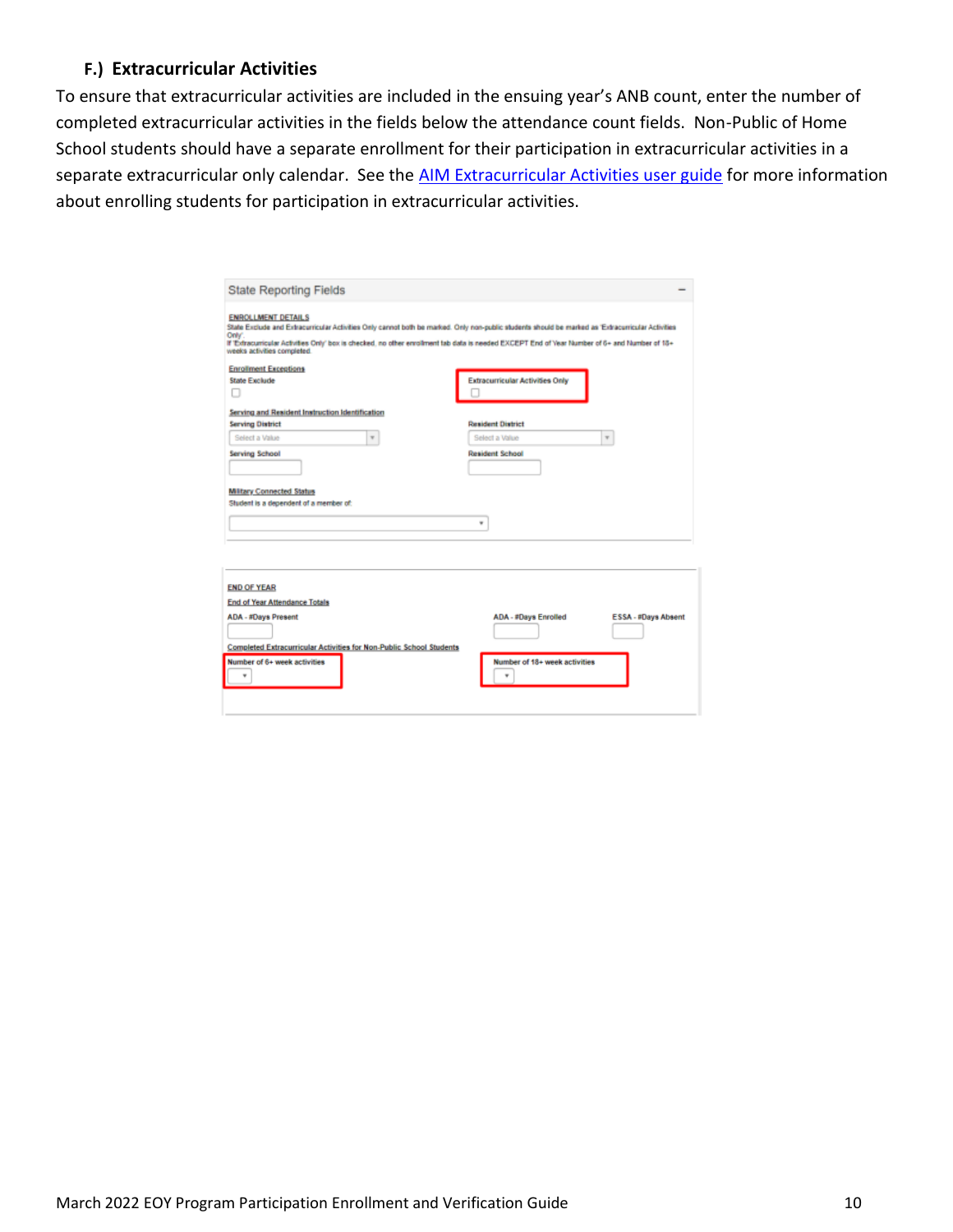# <span id="page-10-0"></span>**Data Verification and Reminders:**

Verifying Data – Enrollment and demographic data **PATH: INDEX > STUDENT INFORMATION > REPORTS :**

- ❖ Duplicate ID
- ❖ Enrollment Status
- ❖ Enrollment Overlap
- ❖ Enrollment Summary
- ❖ State Enrollment Verification and State Enrollment Overlap

# Verifying Data - Ad Hoc Reporting *PATH:* **INDEX > AD HOC REPORTING > FILTER DESIGNER > STATE PUBLISHED**

State Published Ad Hoc reports are created by the OPI AIM staff and can be used to verify state reported data. These Ad Hoc reports are organized by AIM Collection and are titled with the abbreviation of the AIM collection and the program name. They are in Infinite Campus on the index tab under Ad Hoc Filter Designer in the 'State Published' folder. When a new report is published to the district, an alert will show under Process Alerts within Infinite Campus on the main workspace page. For further tips on using the State Published ad hoc filters, see the [State Published Ad Hoc Filters AIM user guide](http://opi.mt.gov/Portals/182/Page%20Files/AIM/2%20AIM%20USER%20GUIDES/User%20Guides%20by%20Topic/Ad%20Hoc%20Reporting/State%20Published%20Ad%20Hoc%20Reports.pdf) for more information (For districts who want to create their own ad hoc reports, see the [Ad Hoc Report user guide.](http://opi.mt.gov/Portals/182/Page%20Files/AIM/2%20AIM%20USER%20GUIDES/User%20Guides%20by%20Topic/Ad%20Hoc%20Reporting/AdHocReporting.pdf))

# *Remember - If the data in the district's local Student Information System (SIS) is incorrect, the data in the Infinite Campus MT Edition and AIM State Edition will also be incorrect*.

<span id="page-10-1"></span>Once the data is transferred/uploaded to AIM/Infinite Campus, there are numerous tools in Infinite Campus to verify data, including the **Student Information Reports** and the **Ad Hoc Reporting** tool found in the **Index** tab as described above.